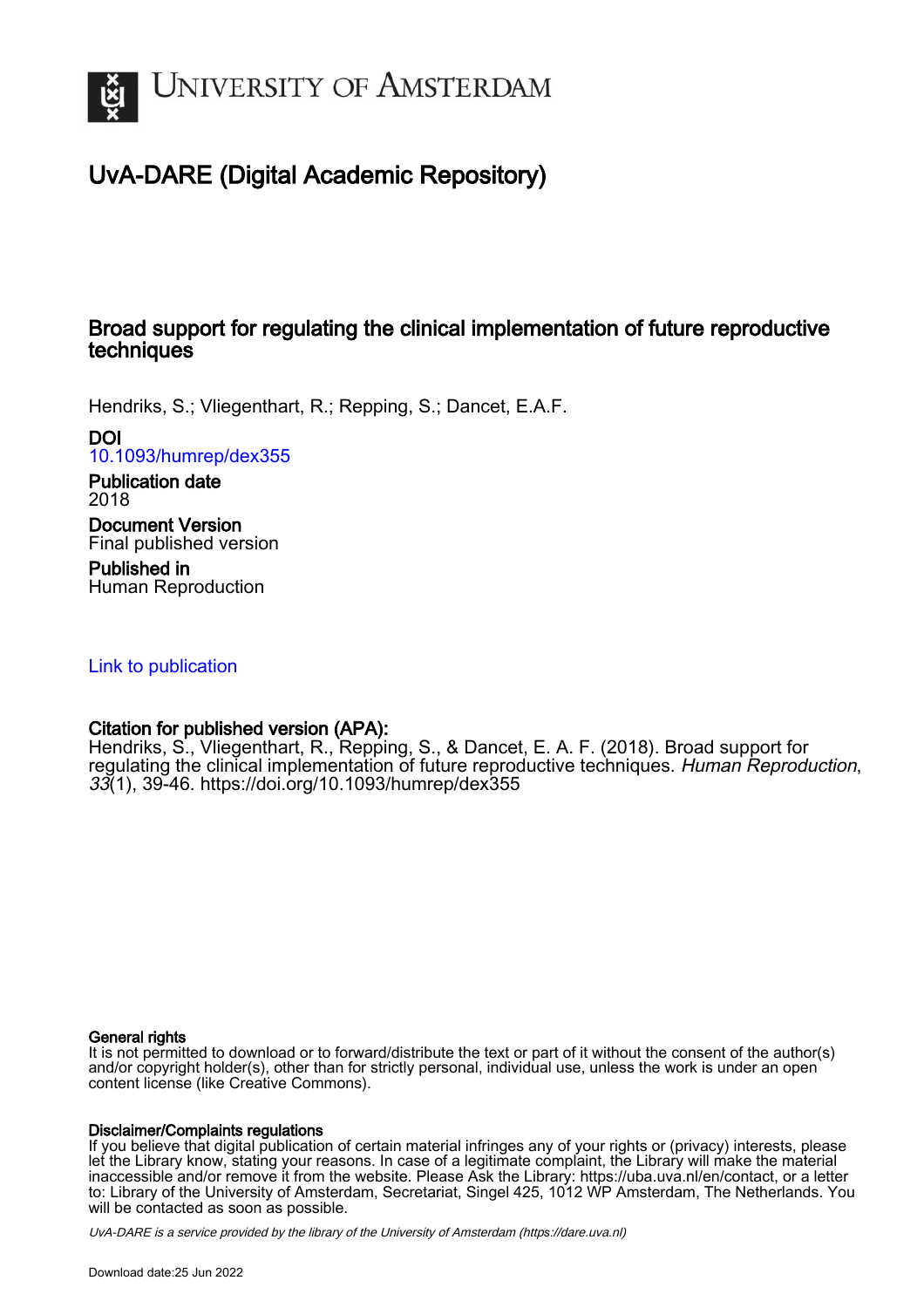#### Human Reproduction, Vol.33, No.1 pp. 39–46, 2018

Advanced Access publication on November 28, 2017 doi:10.1093/humrep/dex355

human reproduction

#### ORIGINAL ARTICLE Ethics and Law

# Broad support for regulating the clinical implementation of future reproductive techniques

# ${\sf S.}$  Hendriks $^{\sf I}$ ,  ${\sf R.}$  Vliegenthart $^{\sf 2}$ ,  ${\sf S.}$  Repping $^{\sf I}$ , and E.A.F. Dancet $^{\sf I,3,4,*}$

<sup>1</sup> Center for Reproductive Medicine, Academic Medical Center, University of Amsterdam, Meibergdreef 9, 1105 AZ Amsterdam, The Netherlands <sup>2</sup>Amsterdam School of Communications Research, University of Amsterdam, Nieuwe Achtergracht 166, 1018 WV Amsterdam, The Netherlands <sup>3</sup>Leuven University Fertility Clinic, Department of Development and Regeneration, KU Leuven-University of Leuven, Herestraat 49, 3000 Leuven, Belgium <sup>4</sup>Research Foundation Flanders, Brussel, Belgium

\*Correspondence address: E-mail: eline.dancet@kuleuven.be

Submitted on June 6, 2017; resubmitted on October 9, 2017; accepted on November 9, 2017

**STUDY QUESTION:** Do gynaecologists, infertile patients and the general public, consider that regulation of the clinical implementation of stem cell-based fertility treatments is required?

**SUMMARY ANSWER:** There is broad support from gynaecologists, patients and the general public for regulating the clinical implementation of future stem cell-based fertility treatments.

WHAT IS KNOWN ALREADY: There is debate on the need to regulate the clinical implementation of novel techniques. Regulation may hinder their swift adoption and delay benefits for patients, but may prevent the implementation of ineffective or harmful techniques. Stem cell-based fertility treatments, which involve creating oocytes or spermatozoa by manipulating stem cells, are likely to be implemented in clinical practice in the near future and will probably impact future generations as well as the current one.

**STUDY DESIGN, SIZE, DURATION:** A cross-sectional survey was conducted among gynaecologists working in fertility clinics ( $n = 179$ ), patients with severe infertility ( $n = 348$ ) and a representative sample of the general public ( $n = 1250$ ). The questionnaire was disseminated in the Netherlands in the winter of 2015–2016.

PARTICIPANTS/MATERIALS, SETTING, METHODS: The newly developed questionnaire was reviewed by experts and tested among the general public. The questionnaire assessed whether participants wanted each of nine potential negative consequences of the clinical implementation of stem cell-based fertility treatments to be regulated. In addition, the importance of all negative and positive potential consequences, the appropriate regulatory body and its need to consult with advisors from various backgrounds was questioned.

MAIN RESULTS AND THE ROLE OF CHANCE: In total, 958 respondents completed the questionnaire (response rate: 54%). A large majority of each participant group (>85%) wanted regulation, for at least one potential negative consequence of the clinical implementation of stem cell-based fertility treatments. The majority of all participant groups wanted regulation for serious health risks for intended parents, serious health risks for children and the disposal of human embryos. Regulation for out-of-pocket costs and the burden of treatment received little support. The majority of gynaecologists and the general public, but not the patients, requested regulation for the risk of minor congenital abnormalities, the success rates and the naturalness of treatments. Nevertheless, the majority of patients did consider the former two potential negative consequences important. The majority of all groups preferred a national bioethics committee as the regulatory body. This committee should consult with advisors from various backgrounds and should consider the broader context of potential consequences of the stem cell-based fertility treatments.

LIMITATIONS, REASONS FOR CAUTION: This empirical study focuses on only three stakeholder groups. This study reports on the perspective of the majority and this is not per definition the morally right perspective. The transferability of our findings to other cultures and other techniques remains unclear.

WIDER IMPLICATIONS OF THE FINDINGS: A national bioethics committee, consulting with advisors from various backgrounds, should regulate the clinical implementation of future stem cell-based fertility treatments. Whether this broad support for regulation applies to novel techniques from other fields of medicine should be examined.

<sup>©</sup> The Author 2017. Published by Oxford University Press on behalf of the European Society of Human Reproduction and Embryology. All rights reserved. For Permissions, please e-mail: journals.permissions@oup.com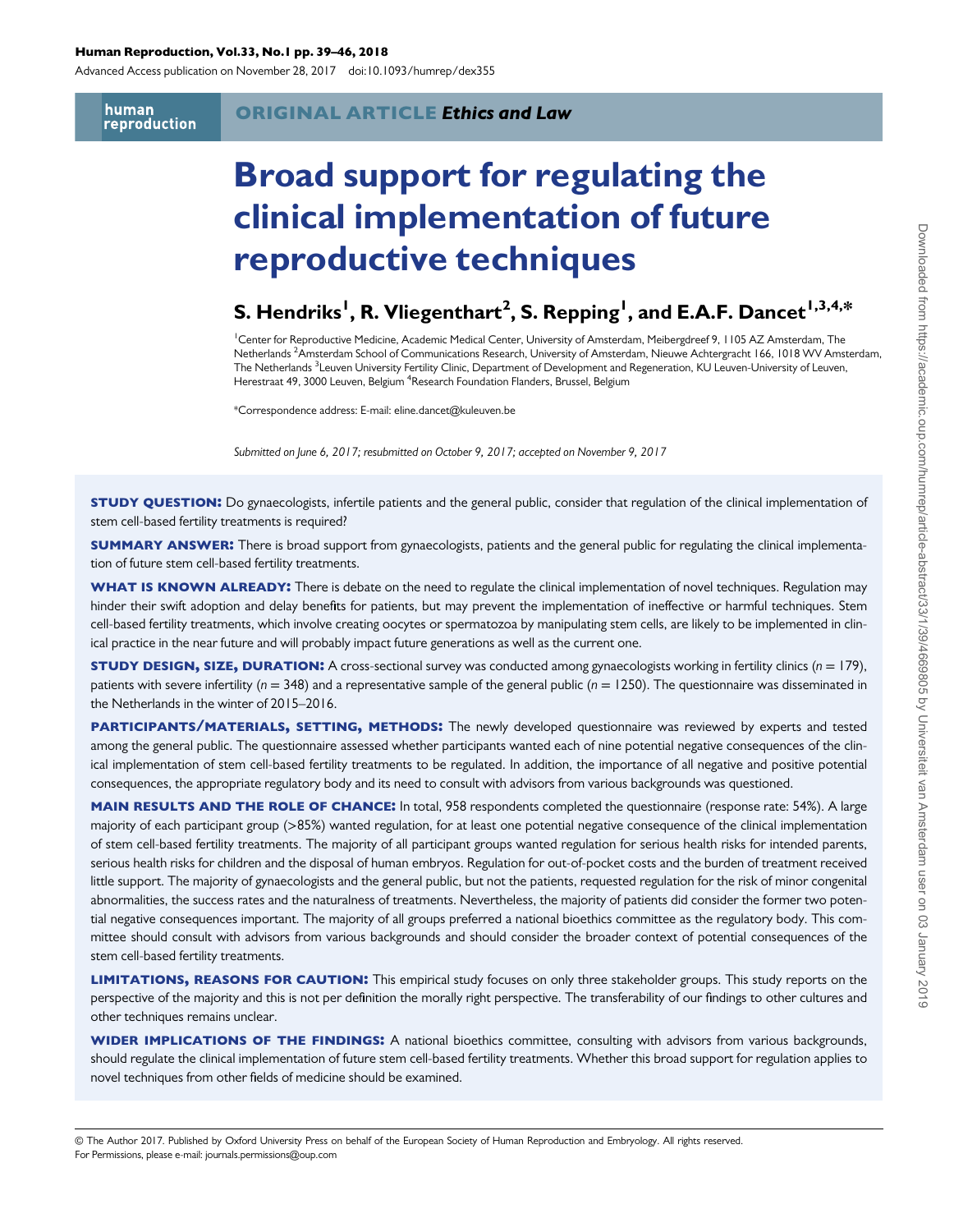**STUDY FUNDING/COMPETING INTEREST(S):** The Young Academy of the Royal Netherlands Academy of Arts and Sciences. None of the authors has any conflict of interest to declare.

**TRIAL REGISTRATION NUMBER:** Not applicable.

Key words: reproductive techniques / social control, formal / social control, informal / health care quality, access and evaluation / investigative techniques / stem cells / reproductive medicine / delivery of health care / public opinion / attitude

### Introduction

The progress of medicine results in the continuous development of novel techniques.

Whereas some novel techniques are adjuncts or 'add-ons' for treatments performed daily in clinical practice (e.g. embryo glue for IVF), others differ substantially from treatments performed daily in clinical practice (e.g. stem cell-based fertility treatments, which involve creating oocytes or sperm by manipulating stem cells) ([Hendriks](#page-8-0) et al., [2015a](#page-8-0); [Harper](#page-8-0) et al., 2017). The speed at which some novel techniques progress from development to widespread clinical implementation, without sufficiently considering their clinical and societal consequences, led to a debate about the need for regulating the clinical implementation of novel techniques [\(Spodick, 1975](#page-8-0); [Grimes, 1993;](#page-8-0) [Margo, 2001;](#page-8-0) [Schatten, 2002](#page-8-0); [Lindvall and Hyun, 2009](#page-8-0); [Dondorp and](#page-8-0) [de Wert, 2011;](#page-8-0) [Harper](#page-8-0) et al., 2012, [2017;](#page-8-0) [ASRM, 2015;](#page-7-0) [Strasberg and](#page-8-0) [Ludbrook, 2003;](#page-8-0) [Wilson, 2006\)](#page-8-0). The debate hinges on whether demanding reassuring outcomes from time and resource consuming clinical trials in order to implement novel techniques is beneficial for patients' well-being ([Spodick, 1975](#page-8-0); [Grimes, 1993](#page-8-0); [Margo, 2001;](#page-8-0) [Schatten, 2002](#page-8-0); [Lindvall and Hyun, 2009](#page-8-0); [Dondorp and de Wert,](#page-8-0) [2011](#page-8-0); [Harper](#page-8-0) et al., 2012; [ASRM, 2015](#page-7-0); [Charo, 2015](#page-7-0); [Strasberg and](#page-8-0) [Ludbrook, 2003;](#page-8-0) [Wilson, 2006\)](#page-8-0). On the one hand, regulation may hinder the development and swift widespread adoption of novel techniques that turn out to benefit patients. On the other hand, regulation can prevent premature implementation of novel techniques that turn out to be ineffective or even harmful for patients.

Many professionals are pleading for regulation for the clinical implementation of novel techniques ([Grimes, 1993](#page-8-0); [Margo, 2001](#page-8-0); [Schatten,](#page-8-0) [2002](#page-8-0); [Lindvall and Hyun, 2009;](#page-8-0) [Dondorp and de Wert, 2011](#page-8-0); [Charo,](#page-7-0) [2015](#page-7-0); [Strasberg and Ludbrook, 2003](#page-8-0)). Multiple stakeholder groups should be involved in this discussion [\(Blank, 1990\)](#page-7-0). Patients are important stakeholders as they face the consequences of their disease and its treatment. Medical doctors are also pivotal as they decide on a day-to-day basis which treatments to offer their patients [\(Johnson,](#page-8-0) [2001](#page-8-0)). Finally, members of the general public should be involved since these novel techniques have broader societal and ethical consequences ([Blank, 1990](#page-7-0); [Charles and DeMaio, 1993;](#page-7-0) Litva et al.[, 2002;](#page-8-0) [Furger and Fukuyama, 2007](#page-8-0); [Martin](#page-8-0) et al., 2002; [Martin, 2008](#page-8-0)). So far, insight into the support from these three stakeholder groups for regulating the clinical implementation of novel techniques is missing. In addition, it is unclear whether stakeholders consider the government, an association of physicians, or a national bioethics committee as the most appropriate regulatory body [\(Blank, 1990](#page-7-0); [Johnson, 2001;](#page-8-0) [Massarani and de Castro Moreira, 2005](#page-8-0); [Furger and Fukuyama, 2007;](#page-8-0) [Strasberg and Ludbrook, 2003\)](#page-8-0). Whether the regulatory body should consult with advisors from different backgrounds while setting up their

regulation has not been assessed systematically [\(Stronks](#page-8-0) et al., 1997; Singer et al.[, 2000;](#page-8-0) [Martin](#page-8-0) et al., 2002).

Responsible implementation of novel techniques is especially important for reproductive medicine, which not only affects the patients involved but also affects future generations. Numerous fertility treatments, including pre-implantation genetic screening and intra-cytoplasmic sperm injection have been rapidly introduced into clinical practice ([Dondorp and de](#page-8-0) [Wert, 2011](#page-8-0); [Harper](#page-8-0) et al., 2012). Currently, stem cell-based fertility treatments are being developed in animal models [\(Hendriks](#page-8-0) et al., 2015a,[b;](#page-8-0) [Boiani, 2017;](#page-7-0) [Cohen](#page-7-0) et al., 2017). The nine types of stem cell-based fertility treatments mainly differ in two respects [\(Hendriks](#page-8-0) et al., 2015a[,b\)](#page-8-0). Firstly, they can start from germline stem cells obtained by a testicular biopsy (i.e. spermatogonial stem cells; not possible for all intended parents) or from somatic cells which are induced to become pluripotent stem cells (in theory possible for all intended parents). Secondly, the stem cells can differentiate into spermatozoa or oocytes in vitro or in vivo after trans-plantation into the patient's testes or ovary ([Hendriks](#page-8-0) et al., 2015a,[b](#page-8-0)). Recent opinion papers have called for responsible clinical implementation, as stem cell-based fertility treatments have been flagged as a potentially disruptive novel technique with significant clinical and societal consequences ([Hendriks](#page-8-0) et al., 2015a,[b;](#page-8-0) [Cohen](#page-7-0) et al., 2017). More specifically, stem cell-based fertility treatments may have unpredictable health effects on future generations and may fundamentally change reproduction by enabling all individuals to attempt to achieve genetic parenthood (with a gestational carrier if need be) irrespective of their fertility problem, relational status or sexual orientation.

We aimed to study whether gynaecologists, infertile patients and the general public consider that regulating the clinical implementation of future stem cell-based fertility treatments is required.

### Materials and Methods

A cross-sectional survey was conducted in the Netherlands from November 2015 to February 2016 amongst gynaecologists, patients with severe infertility and members of the general public.

#### The questionnaire

A questionnaire with five parts was developed (Supplementary Material). Part I asked about demographic background. Part II informed participants about future stem cell-based fertility treatments to enable them to make an informed opinion. It also explained that these treatments were not yet available. Part III detailed 14 potential positive consequences (e.g. curing infertility) and 18 potential negative consequences (e.g. risk of major abnormalities) of future stem cell-based fertility treatments, in lay language and questioned their importance with a 4-point Likert scale. This triggered participants to actively consider all potential consequences rather than only passively reading about them. These consequences were identified by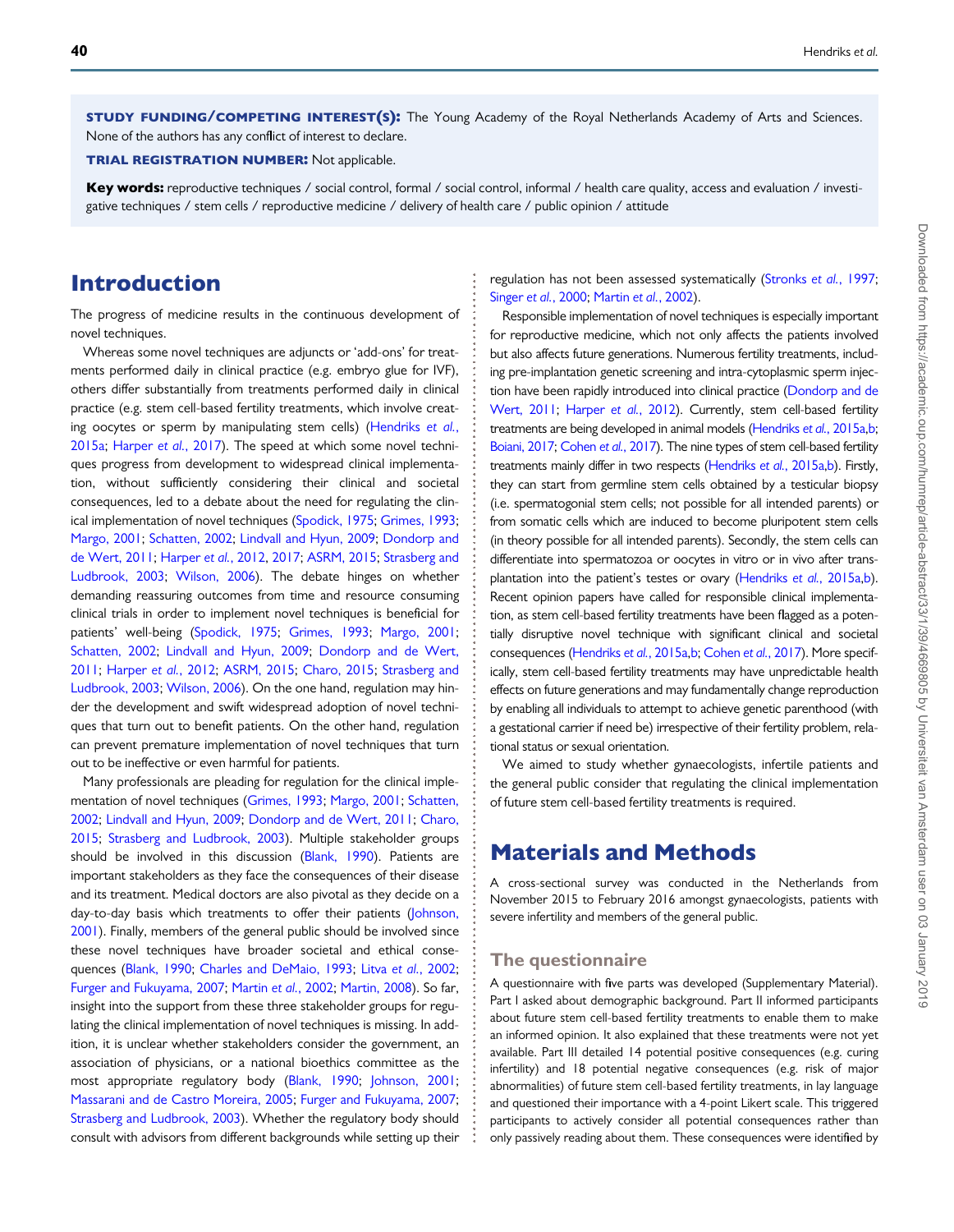literature review and qualitative interviews with patients and gynaecologists ([Hendriks](#page-8-0) et al., 2014, [2015a,b,](#page-8-0) [2017b\)](#page-8-0). Part IV focused on the nine negative consequences, which are most susceptible to regulation and included: the risk of major congenital abnormalities, the risk of minor congenital abnormalities, the risk that the resulting child develops a chronic disease, the risk that the intended parent develops cancer, success rates, out-of-pocket costs, the disposal of human embryos, the burden of treatment and the 'naturalness' of the treatment. For each one of these nine negative consequences, participants were asked whether the decision about their acceptability should be taken by the individual patients and their gynaecologists, or by regulatory bodies such as a national bioethics committee, or a professional association of gynaecologists, or the government. In addition, part IV questioned the need for the regulatory body to consult with 10 advisors from various backgrounds (e.g. scientists, religious representatives) before making a decision. The questionnaire was dissemi-nated together with another questionnaire ([Hendriks](#page-8-0) et al., 2017a,[b\)](#page-8-0) and the package ended by giving participants the opportunity to give 'any additional comments in relation to these questionnaires'.

The questionnaire was assessed and adjusted by 10 independent experts in communication, political science, sociology, ethics, law, medicine and biology as well as patient-representatives in order to safeguard its completeness and non-directive phrasing [\(Molewijk](#page-8-0) et al., 2003). The questionnaire was then pilot tested and adapted for feasibility during cognitive interviews with 18 members of the general public (number defined by data-saturation) [\(Willis, 2004](#page-8-0)).

#### Data collection

The questionnaire was disseminated together with a questionnaire for another study which examined the acceptability of stem cell-based fertility treatments for different indications (e.g. same-sex couples) [\(Hendriks](#page-8-0) et al.[, 2017a,b\)](#page-8-0). The recruiting clinic's ethics committee confirmed no ethics approval was needed (W15\_191).

All 179 gynaecologists working in a Dutch fertility clinic received an invitation letter, a coded questionnaire, a refusal form and a return envelope by post. Non-responders received two reminders by email including a link to an online version of the questionnaire.

In addition, we contacted both partners of 174 heterosexual couples diagnosed with severe male or female infertility in the Academic Medical Center of Amsterdam between August 2012 and November 2015. Couples who had non-obstructive azoospermia and no sperm in their testicular biopsy ( $n =$ 119 couples) or those with poor ovarian response (i.e. defined as the retrieval of ≤3 oocytes or cycle cancellation in at least two IVF-cycles with controlled ovarian stimulation using at least 225 IU of gonadotropins [\(Ferraretti](#page-8-0) et al.,  $2011$ );  $n = 55$  couples) were eligible. These patient groups were selected as they are likely to be the first to whom stem cell-based fertility treatments will be offered. Eligible couples received an invitation letter, two coded questionnaires (one per partner), a refusal form and a return envelope via postal mail. Non-responders received two reminders.

Finally, a sample of 1250 members of the general public, matching the demographic characteristics (i.e. sex, age, education, household size, region) of the Dutch adult population, was drawn from an actively recruited panel of a certified research company (i.e. TNS-Nipo). The questionnaire for the general public was disseminated online and no reminders were sent.

#### **Outcomes**

The proportion of participants per group (i.e. gynaecologists, patients and the general public) who considered that regulation is required for at least one of the nine potential negative consequence of stem cell-based fertility treatments susceptible to regulation was reported. In addition the following was noted, for each group of participants: (i) the proportion requesting regulation of each of the nine potential negative consequences, (ii) the

proportion (only of the participants requesting regulation) selecting each of the proposed regulatory bodies as most appropriate and (iii) the proportion requiring the regulatory body to consult with three or more of 10 proposed advisors from different backgrounds, and the proportion per advisor, (iv) the proportion considering it 'important' or 'of the utmost importance' that the regulatory body takes account of each of the 18 negative and 14 positive potential consequences of the clinical implementation of stem cell-based fertility treatment.

#### Statistical analysis

Chi-square tests compared the three groups of participants with respect to their likeliness to deem that regulation is required for at least one of the nine potential negative consequences susceptible to regulation and for each of them.Per group of participants, the most appropriate regulatory body for each of the nine negative consequences (according to the participants deeming regulation required) were pooled. Chi-square tests compared the three groups with respect to the proportions of participants selecting each of the regulatory bodies. Significant Chi-square tests were followed up with post hoc Bonferroni corrected pair-wise comparisons.

Chi-square tests compared the three groups of participants with respect to their likelihood to request the regulatory body to consult with three or more of the 10 proposed advisors from different backgrounds and for each of them. Significant Chi-square tests were followed up with post hoc Bonferroni corrected pair-wise comparisons.

### **Results**

The questionnaire was filled out by 958 participants (response rate,  $RR = 54\%)$ , including: 82 gynaecologists working in fertility clinics  $(RR = 46%)$ , 104 patients with severe infertility  $(RR = 30%)$  and 772 members of the general public ( $RR = 62\%)$ . Table [I](#page-4-0) presents the demographic characteristics per group. The general public represented the Dutch adult population regarding several demographic characteristics (i.e. gender, age, education, household size and region).

#### The need for regulation

A large majority (>85%) of all three participant groups considered that regulation is required for at least one of the nine potential negative consequences (Table [II\)](#page-5-0). The three participant groups did not differ significantly in this respect  $(P = 0.09)$ .

The majority of all participant groups considered that regulation is required for four of the nine potential negative consequences. The four were; the risk of major congenital abnormalities, the risk that the child would develop a chronic disease, the disposal of human embryos and the risk that the intended parent would develop cancer. The exact size of the majority differed between groups  $(P < 0.01)$  as displayed in Table [II,](#page-5-0) except for the disposal of human embryos ( $P = 0.41$ ).

Rather than requesting regulation, the majority of all participant groups agreed that individual patients and their gynaecologists could decide on the acceptability of out-of-pocket costs and the burden of these future treatments. Again, the exact size of the majority per group differed  $(P < 0.001)$  as displayed in Table [II.](#page-5-0)

For the remaining three potential, negative consequences, the majority of both gynaecologists and the general public was in favor of regulation and the majority of patients thought individual patients and their gynaecologists could make the decision. More specifically, this included the risk of minor congenital abnormalities ( $P < 0.001$ ), the naturalness of treatments ( $P < 0.001$ ) and their success rates ( $P < 0.001$ ).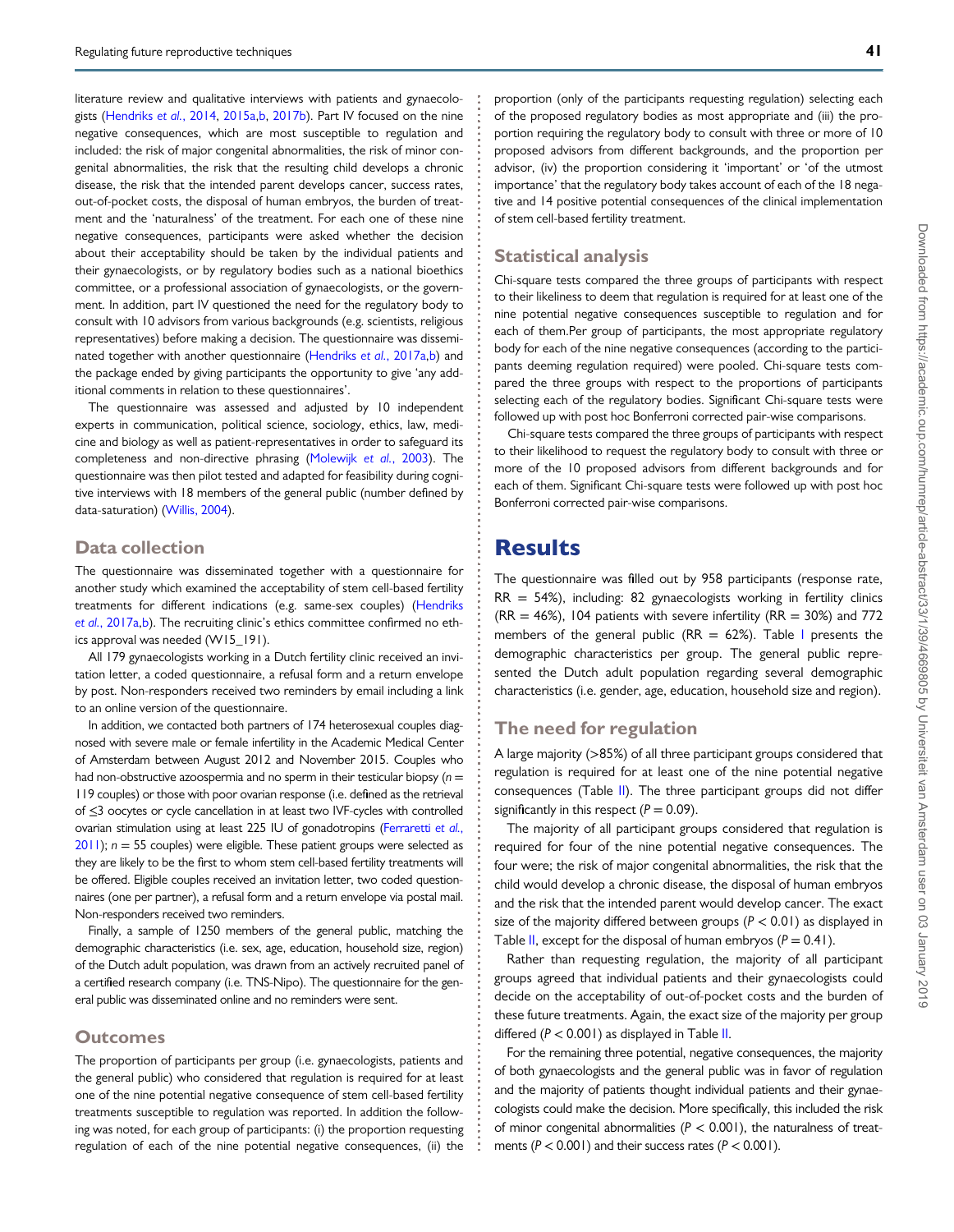#### <span id="page-4-0"></span>Table I Demographic characteristics of participants in the survey.

| <b>Participant characteristics</b>                          | Proportion (%) by participant group |                 |                       |  |
|-------------------------------------------------------------|-------------------------------------|-----------------|-----------------------|--|
|                                                             | <b>Gynaecologists</b>               | <b>Patients</b> | <b>General public</b> |  |
| Gender                                                      |                                     |                 |                       |  |
| Male                                                        | 42/82(51)                           | 50/104(48)      | 383/772 (50)          |  |
| Age (y)                                                     |                                     |                 |                       |  |
| $18 - 43$                                                   | 21/81(26)                           | 94/104(90)      | 316/772(41)           |  |
| $43 - 65$                                                   | 55/81(68)                           | $10/104$ (10)   | 302/772 (39)          |  |
| $>65$                                                       | 5/81(6)                             | 0/104(0)        | 154/772(20)           |  |
| University degree                                           | 82/82(100)                          | 60/104(56)      | 218/771(28)           |  |
| European ethnic background                                  | 75/82 (92)                          | 87/103(85)      | 718/772 (93)          |  |
| Religion                                                    |                                     |                 |                       |  |
| Christian                                                   | 43/77(56)                           | 26/78(33)       | 362/724(50)           |  |
| Atheist or agnostic                                         | 30/77(39)                           | 34/78(43)       | 301/724 (42)          |  |
| Other, including Muslim, Jewish                             | 4/77(5)                             | 18/78(24)       | $61/724$ (8)          |  |
| Importance of religion <sup>a</sup>                         | $1.8 \pm 2.5$                       | $2.2 \pm 3.1$   | <b>2.0</b> $\pm$ 3.1  |  |
| Yearly household income                                     |                                     |                 |                       |  |
| Above modal (>€38800)                                       | 72/74(97)                           | 76/94(81)       | 332/603 (55)          |  |
| Social status                                               |                                     |                 |                       |  |
| Upper class                                                 | 82/82(100)                          | 28/104(27)      | 146/772(19)           |  |
| Higher middle class                                         | 0/82(0)                             | 54/104(52)      | 227/772(36)           |  |
| Lower middle, working, or lower class                       | 0/82(0)                             | 22/104(21)      | 349/772 (45)          |  |
| Political preference: right-left                            |                                     |                 |                       |  |
| Right-wing (1-4)                                            | 32/81(40)                           | 34/98(35)       | 249/772 (32)          |  |
| Moderate (5-6)                                              | 18/81(22)                           | 36/98(37)       | 293/772 (38)          |  |
| Left-wing $(7-10)$                                          | 31/81(38)                           | 28/98(29)       | 230/772 (30)          |  |
| Political preference: progressive-conservative <sup>b</sup> |                                     |                 |                       |  |
| Conservative $(1-4)$                                        | $9/80$ (11)                         | $15/96$ (16)    | 197/772(26)           |  |
| Moderate (5-6)                                              | 21/80(26)                           | 46/96(48)       | 286/772 (37)          |  |
| Progressive (7-10)                                          | 50/80(63)                           | 35/96(36)       | 289/772 (37)          |  |
| In committed relationship                                   | 74/81(91)                           | 104/104(100)    | 570/772 (74)          |  |
| Sexual orientation                                          |                                     |                 |                       |  |
| Heterosexual                                                | 76/81 (94)                          | 104/104(100)    | 703/734 (96)          |  |
| Sought medical advice for subfertility                      | 6/80(8)                             | 104/104(100)    | 119/772(15)           |  |
| Have children                                               | 76/81 (94)                          | 26/99(26)       | 474/772(62)           |  |
| Duration of wish for a child in years                       | N.A.                                | $4 \pm 3$       | N.A.                  |  |

<sup>a</sup>Mean  $\pm$  SD; 0 = not important, 10 = of the utmost importance.

b The following explanation was given in the questionnaire: Conservative (preserving societal values), progressive (extending personal freedoms), N.A. = not applicable.

#### Appropriate regulatory body

Among those who considered that regulation is required, the most frequently selected regulatory body of choice in all three participant groups, was a national bioethics committee. The responses did differ between the groups  $(P < 0.001)$  as displayed in Table [III.](#page-5-0)

### Decision-making process of the regulatory body

The majority from each participant group wanted the regulatory body to consult with advisors from at least three different backgrounds (Table [III](#page-5-0)). The (differences in) advisors appointed by each participant group are displayed in Supplementary Table SI. The majority of all three participant groups supported consulting bioethicists and gynaecologists. Psychologists and/or patients were appointed as advisors by the majority of gynaecologists and patients. The majority of all participant groups valued the regulatory body taking account of 10/14 positive and 10/18 negative potential consequences of stem cell-based fertility treatments (Supplementary Table SII).

### **Discussion**

There is broad support from gynaecologists, patients and the general public to create a national bioethics committee to regulate the clinical implementation of future stem cell-based fertility treatments. The majority of all three stakeholder groups wants to regulate, the risk of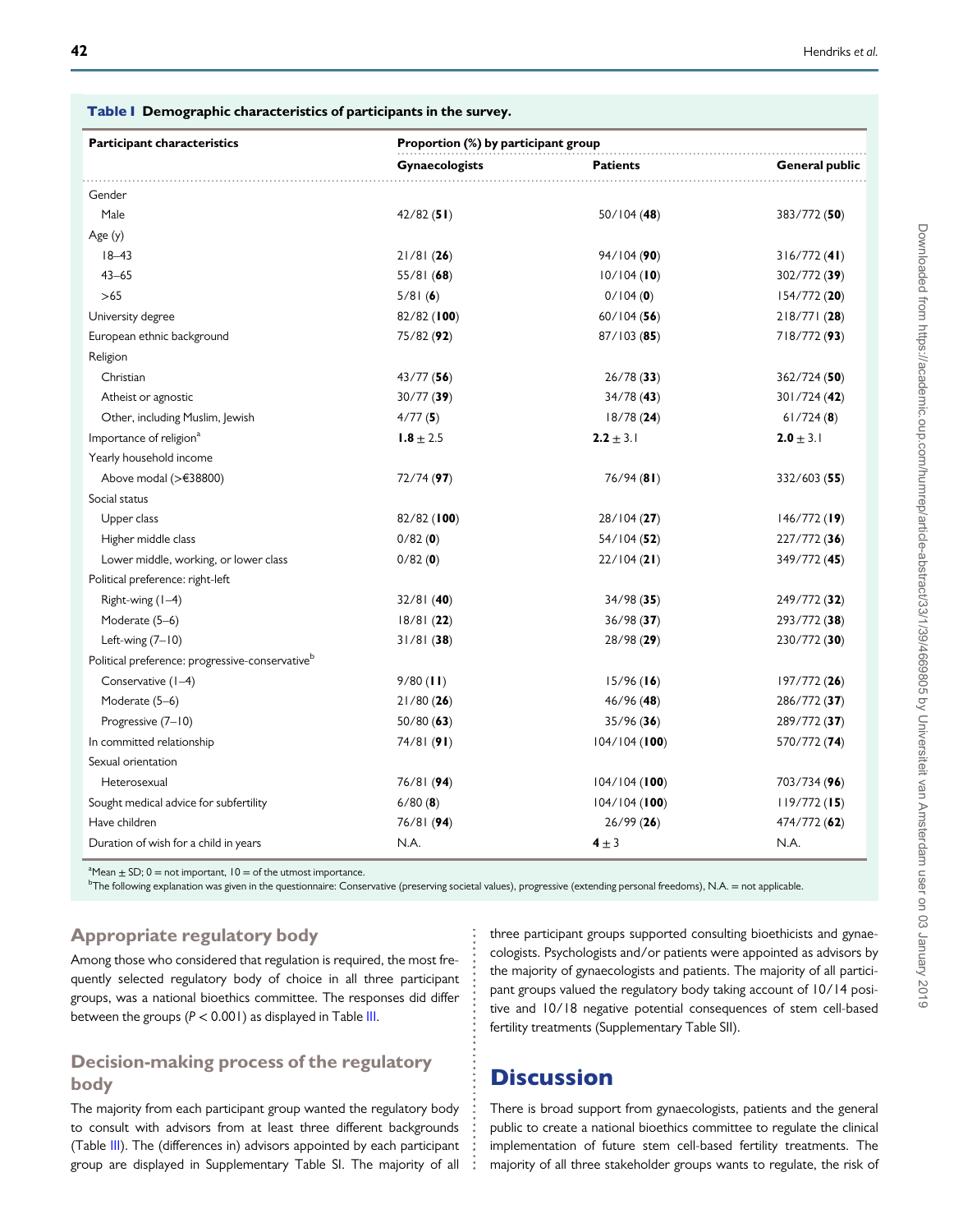<span id="page-5-0"></span>Table II The proportion of participants who believed that regulation was required for each of the nine negative consequences.

| <b>Negative consequence</b>                                            | Proportion (%) by participant group deeming<br>regulation required |                                |                               | <b>P-value for difference</b><br>between participant |
|------------------------------------------------------------------------|--------------------------------------------------------------------|--------------------------------|-------------------------------|------------------------------------------------------|
|                                                                        | <b>Gynaecologists</b><br>$(n = 76)$                                | <b>Patients</b><br>$(n = 101)$ | General public<br>$(n = 772)$ | groups                                               |
| Risk of major congenital abnormality                                   | 67/73(92)                                                          | 87/100(87)                     | 603/772(78)                   | 0.004 <sup>a</sup>                                   |
| Risk the resulting child develops a chronic disease                    | 65/72(90)                                                          | 85/100(85)                     | 564/772 (73)                  | $< 0.001^{a,b}$                                      |
| Disposal of human embryos                                              | 50/75(67)                                                          | 67/99(68)                      | 558/772 (72)                  | 0.41                                                 |
| Risk the intended parent develops cancer                               | 62/73(85)                                                          | 59/100 (59)                    | 508/772 (66)                  | $0.001^{a,c}$                                        |
| Risk of minor congenital abnormality                                   | 56/76(74)                                                          | 42/100(42)                     | 523/772 (68)                  | $<$ 0.00 l <sup>b,c</sup>                            |
| <b>Unnaturalness</b>                                                   | 46/76(61)                                                          | 32/100(32)                     | 428/772(55)                   | $< 0.001^{b,c}$                                      |
| Low success rates                                                      | 59/74(80)                                                          | 28/100(28)                     | 412/772(53)                   | $<$ 0.00   $a,b,c$                                   |
| High 'out of pocket' costs                                             | 37/75(49)                                                          | 21/101(21)                     | 367/772 (48)                  | $<$ 0.00 $\vert$ <sup>b,c</sup>                      |
| Burdensome treatment                                                   | 33/75(44)                                                          | $14/101$ (14)                  | 344/772 (45)                  | $< 0.001^{b,c}$                                      |
| Total: regulation of at least one of the nine negative<br>consequences | 70/75 (93)                                                         | 91/100 (91)                    | 664/772(86)                   | 0.09                                                 |

<sup>a</sup>The general public and gynaecologists differ significantly.

<sup>b</sup>The general public and patients differ significantly.

<sup>c</sup>The gynaecologists and patients differ significantly.

Table III The proportion of participants who favored different regulatory bodies and who believed advisors from different backgrounds should be consulted

|                                                                                         | Proportion (%) by participant group |                 |                       |  |
|-----------------------------------------------------------------------------------------|-------------------------------------|-----------------|-----------------------|--|
|                                                                                         | <b>Gynaecologists</b>               | <b>Patients</b> | <b>General public</b> |  |
| The most appropriate regulatory body <sup>a,b,c,d</sup>                                 |                                     |                 |                       |  |
| A national bioethics committee                                                          | 247/475(52)                         | 225/435(52)     | 2536/4307 (59)        |  |
| A medical professional association                                                      | 143/475(30)                         | 137/435(32)     | 882/4307 (20)         |  |
| The government                                                                          | $85/475$ (18)                       | $73/435$ (17)   | 889/4307 (21)         |  |
| Advisors from at least three different backgrounds should be consulted <sup>b,c,d</sup> | 72/79(91)                           | 87/102(85)      | 479/772 (62)          |  |

<sup>a</sup>This is a pooled outcome, based on the responses of participants deeming regulation required for each of the nine consequences (total number of responses from gynaecologists  $n = 475$ , from patients  $n = 435$ , from the general public  $n = 4307$ ).

<sup>b</sup>The three groups differed significantly from one another  $P < 0.001$ .

<sup>c</sup>The general public and gynaecologists differ significantly.

<sup>d</sup>The general public and patients differ significantly.

cancer for the intended parents, the risk of major congenital abnormalities and chronic diseases in the offspring and the disposal of human embryos. Regulation of out-of-pocket costs and of the burden of treatment received little support. Groups differed in having majority support for the regulatory committee to manage the risk of minor congenital abnormalities and the limited naturalness and success rates of treatments. With regard to the process of setting up regulation, stakeholders want the regulatory committee to consult with different advisors and to take account of the broader context of potential consequences of these techniques.

To the best of our knowledge, this is the first empirical study of stakeholders' perspectives for the need and process of regulating the implementation of a novel technique. Our focus on future stem cell-based fertility treatments (which are still being developed), is timely as it allows reflection prior to actual clinical application rather than a reactive response post-implementation ([Schatten, 2002;](#page-8-0) [Harper](#page-8-0) et al., 2012). In addition, selecting a reproductive technique is relevant as reproductive techniques affect not only patients but also future generations.

The advantages and disadvantages of several methodological considerations need to be addressed. Firstly, the three stakeholder groups were selected based on their ability to represent society and those taking decisions in clinical practice rather than being selected based on their ability to form a morally sound opinion. Physicians may have a well-intended over-eagerness to treat, a self-interest in offering treatment, and debateable qualifications for deciding on the societal consequences of treatments ([Daniels and Taylor, 1993](#page-7-0); [Furger and](#page-8-0) [Fukuyama, 2007](#page-8-0); [Harper](#page-8-0) et al., 2012). As beneficiaries, patients (especially those with severe infertility) may be more willing to take risks and to shift moral boundaries, as their interests (e.g. their reproductive autonomy) are at stake ([Johnson, 2001;](#page-8-0) Shreffler et al.[, 2010](#page-8-0)). The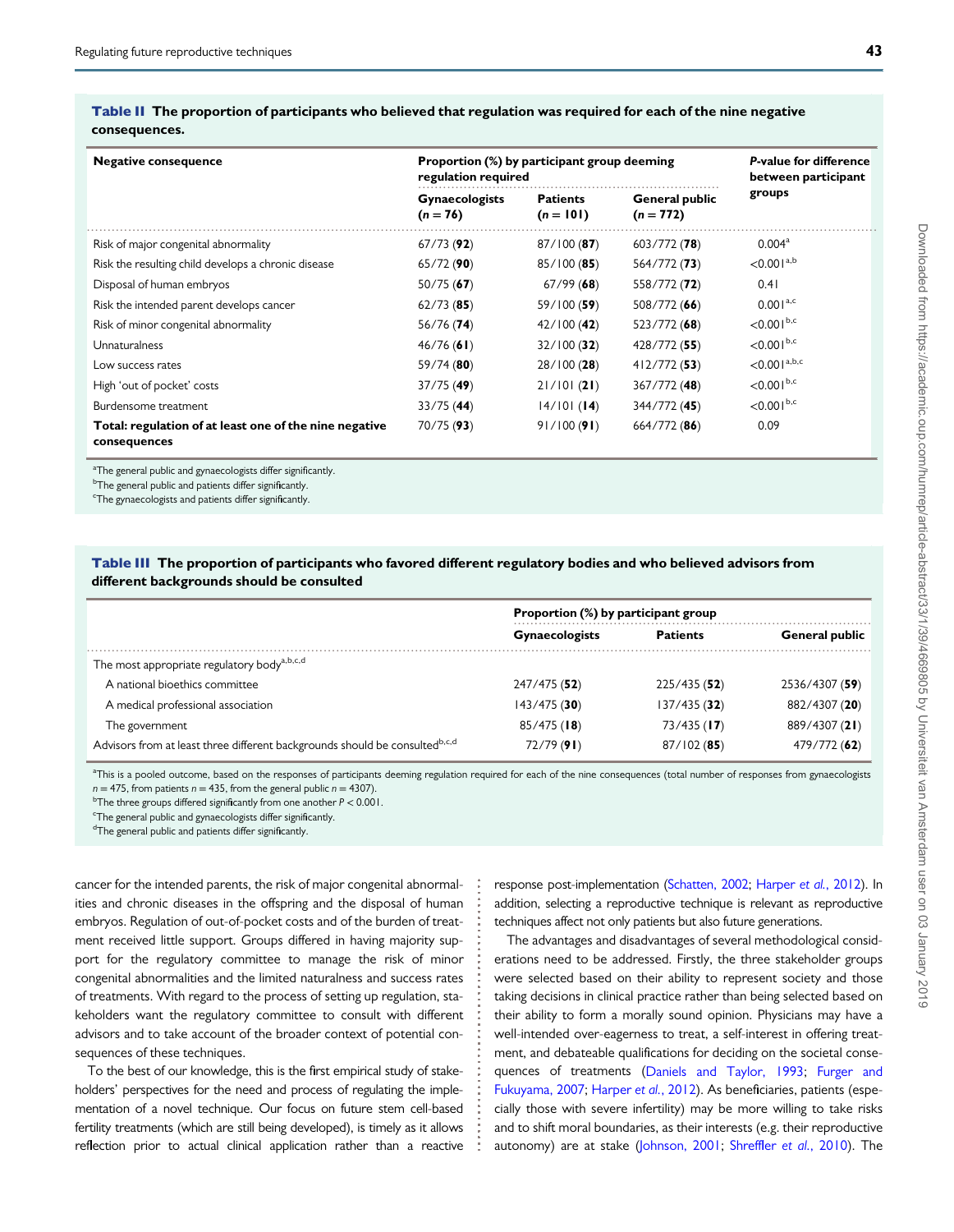general public may have insufficient knowledge about a disease and its treatment to enable appropriate reflection (Litva et al.[, 2002\)](#page-8-0). Secondly, it is unclear whether collecting data with questionnaires rather than focus group discussions influenced our findings ([Wiseman](#page-8-0) et al.[, 2003\)](#page-8-0). On the one hand, focus group discussions give participants more time and peer discussion prior to forming an opinion and allow gathering more in-depth insight, for example on the effect of the (intermediate) cell types used for stem cell-based fertility treatment on the need for regulation. On the other hand, instinctive responses to questionnaires might lead to a more 'valid' representation of societal values and individual consultation reduces susceptibility to normative social influence and prevents groupthink. Thirdly, addressing a sample that is representative for several demographic characteristics of the Dutch population is a methodological strength. Ethnic and religious Dutch minorities were, nevertheless, underrepresented and this limits the transferability of our findings towards other cultures. In addition, the transferability towards future generations might be limited as opinions about novel techniques change over time [\(Kovacs](#page-8-0) et al., 2003). Fourthly, for the sake of simplicity our text on the findings describes the perspective of the majority of each stakeholder group but the majority does not by definition have the morally right perspective and the group belief will not be shared by all individuals [\(Sulmasy and](#page-8-0) [Sugarman, 2001](#page-8-0)).

Four shortcomings of our study should be mentioned. Firstly, we did not correct for the fact that the participating patients included couples, who might not be considered as independent cases. Secondly, the response rate among patients and gynaecologists was relatively low. This might, in part, be due to the time required for participation as our questionnaire was disseminated together with another questionnaire. It might also be due to the fact that stem cell-based fertility treatments are not yet available and have uncertain potential consequences. We did however attempt to create a feasible questionnaire on a complex decision by breaking it down into specific micro-decisions ([Scully](#page-8-0) et al., [2007](#page-8-0)). Thirdly, our design did not allow investigating whether our rather concise explanation of stem cell-based fertility treatments (instead of for example detailing cell types used) influenced our findings. The development of our questionnaire focussed on ending up with an explanation understood by people from all (educational) backgrounds, which was unbiased according to an independent expert panel as all negative and positive potential consequences identified by a literature review and qualitative study were mentioned in the beginning of the questionnaire [\(Molewijk](#page-8-0) et al., 2003; [Hendriks](#page-8-0) et al., 2015a[,b\)](#page-8-0). Fourthly, we selected nine potential negative consequences based on their ease to be regulated, rather than on their importance to stakeholders as we had no information about what the most important consequences were. Our findings on importance presented in Supplementary Table SII show that this resulted in not questioning the need for regulating four potential negative consequences that were important to the majority of all three groups. It is reassuring that the need to regulate the only negative consequence important to the large majority (≥85%) of each group was questioned. As an example of the selection made based on the ease to be regulated, it is easier to prevent a large number of disabled children being born by forbidding a therapy with a large risk on major congenital abnormalities, than to prevent the negative consequences of allowing treatment B, by forbidding treatment A which may increase the likelihood of allowing treatment B (i.e. the slippery slope effect).

The identified support from the majority of gynaecologists, patients and the general public for regulating the clinical implementation of future stem cell-based fertility treatments is in line with professionals requesting regulation of the clinical implementation of different kinds of novel reproductive techniques ([Schatten, 2002](#page-8-0); [Dondorp and de](#page-8-0) [Wert, 2011;](#page-8-0) [Charo, 2015](#page-7-0); Frith et al.[, 2011\)](#page-8-0). Of note, this majority support from all three questioned stakeholder groups was not identified for all nine potential negative consequences. Our participants seemed less likely to support regulation of potential negative consequences, which have merely personal implications (i.e. 'out-off pocket costs' and 'burden'). In contrast to this majority support from the Dutch general public, a study found that only 50% of the UK general public supports involving regulators in case-by-case decisions on mitochondrial transfer in oocytes [\(Rudat, 2013\)](#page-8-0). This might indicate that the general public favors national regulation over case-by-case involvement of regulators rather than indicating a cultural difference between the Netherlands and the UK or a difference between reproductive techniques. Our findings are in line with almost all (97%) respondents of a UK survey supporting regulating germline genetic modification ([Wipperman and Campos, 2016\)](#page-8-0).

The fact that a bioethics committee was preferred as the regulatory body rather than a medical professional association, is in line with the view that medical doctors are not experts on the societal consequences of fertility treatments alongside the fear of their potential over-eagerness to treat in order to gain money or status [\(Daniels and](#page-7-0) [Taylor, 1993;](#page-7-0) [Furger and Fukuyama, 2007;](#page-8-0) [Harper](#page-8-0) et al., 2012). In addition, a bioethics committee may be better equipped than a medical professional association or a government to address the negative consequences that they will regulate as this requires weighing conflicting values such as protecting patients from maleficence versus supporting patient's reproductive autonomy. The regulatory body will, for example, define on a national level which exact risk on major congenital abnormalities is acceptable whilst leaving the decision to accept a risk under this limit up to patients. As previously shown among the general public for priority setting in health care and for regulating germline genome modification, the three questioned stakeholder groups want the regulatory body to consult with advisors from different backgrounds [\(Wiseman](#page-8-0) et al., 2003; [Trust, 2005;](#page-8-0) [Wipperman and](#page-8-0) [Campos, 2016\)](#page-8-0). The fact that, besides a national bioethics committee, gynaecologists were the most popular advisors, according to the three participant groups, is in line with a medical professional association being named as advisor for other health care decisions, such as the allocation of health care resources [\(Dolan](#page-8-0) et al., 1999; [Wiseman](#page-8-0) et al., [2003\)](#page-8-0). Our findings support the previous request [\(Blank, 1990;](#page-7-0) [Singer](#page-8-0) et al.[, 2000;](#page-8-0) Dolan et al.[, 2003;](#page-8-0) [NICE, 2005](#page-8-0)) for regulatory bodies to take account of all potential negative and positive health and societal consequences of a novel technique not only those that they are mandated to regulate. More specifically, all potential negative and positive consequences of stem cell-based fertility treatments were valued by at least one in 10 participants. Some negative consequences that did not receive majority support for regulation in a certain group of respondents were even important to the majority of that group (e.g. only 28% of patients supported regulating success rates, while success rates were important to 80% of them).

We questioned the need to regulate the clinical implementation (i.e. use in day-to-day clinical practice) of a novel reproductive technique. This differs from evaluating novel techniques in the context of clinical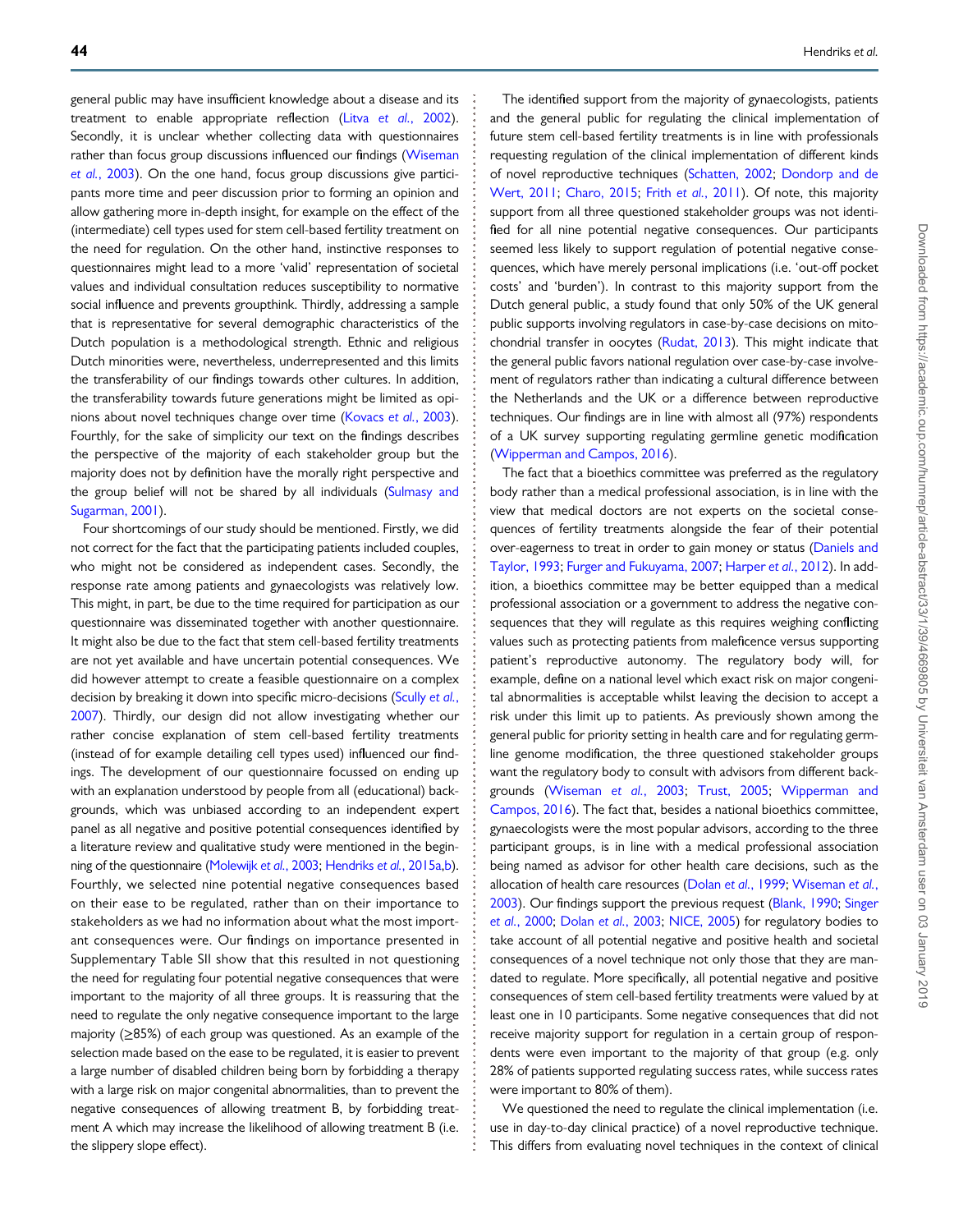<span id="page-7-0"></span>research, which requires approval from a national or institutional (ethical/review) committee in virtually all countries ([WMA, 1964\)](#page-8-0). The clinical implementation of novel techniques has long been less strictly regulated than the clinical implementation of novel medications or medical devices ([Spodick, 1975](#page-8-0); [Margo, 2001;](#page-8-0) [Lindvall and Hyun,](#page-8-0) [2009](#page-8-0); [Dondorp and de Wert, 2011;](#page-8-0) [Strasberg and Ludbrook, 2003\)](#page-8-0). The clinical implementation of novel medications, for example, has to be approved by a special regulatory agency (e.g. American Food and Drug Administration or the European Medicines Agency), which requires reassuring results from preceding clinical trials. The regulation concerning the safety of the clinical implementation of novel cell therapies, such as stem cell-based fertility treatments, is more recent and is being developed further (e.g. regulation 1394/2007 of the European Parliament). Our study shows that stakeholders from three different groups would encourage policy makers to set up a national bioethics committee regulating the clinical implementation of stem cell-based fertility treatments. Our stakeholders align with the European regulation that this committee should mainly focus on major safety concerns but additionally encourages the committee to take account of all other potential consequences of techniques and to consult with advisors from different backgrounds during this process.

If the regulatory body allows the clinical implementation of stem cell-based fertility treatments based on an expected risk of adverse outcomes, it should assure that the actual risk of adverse outcomes is monitored afterwards ([Mandel, 2009](#page-8-0)). The regulatory body could, for example, require clinics using the technique to keep a registry with specific outcomes and a specific structure to later on pool the data from different clinics ([Land and Evers, 2003](#page-8-0); [Mandel, 2009\)](#page-8-0). Additionally, once the actual risks are revealed by the registry, the regulatory body should meet and reconsider whether the technology should still be used in clinical practice ([Mandel, 2009\)](#page-8-0).

Furthermore, allowing a technique under certain conditions, implies that the regulatory body organizes a system to license and inspect clinics performing the technique. If the regulatory body would be a national bioethics committee, consulting with medical specialists (i.e. the regulatory body and advisors receiving majority support from our three stakeholder group), they could outsource providing licenses and performing inspections to existing and experienced governmental agencies ([Mandel, 2009](#page-8-0)).

Further research should examine whether the documented broad support from Dutch stakeholders for regulating stem cell-based fertility treatments can be generalized with regard to other countries and to other (reproductive) techniques such as germline genome modification. The support for regulating reproductive techniques might be lower in countries with cultural objections against donor conception, with a strong pro-natalist ethos, or with minimal legal restrictions and this is relevant as (fertility) patients may seek cross-border care. The need to prevent fast implementation of potentially ineffective or harmful novel techniques might be considered less apparent for treating patients with life-threatening diseases (e.g. cancer) than for treating infertile patients, where the techniques might also affect their offspring [\(Schatten, 2002\)](#page-8-0). Nevertheless, professionals from fields relying on other than reproductive (e.g. surgical) techniques, have also called for regulating the introduction of novel techniques [\(Spodick, 1975](#page-8-0); [Grimes, 1993;](#page-8-0) [Margo, 2001](#page-8-0); [Lindvall and Hyun, 2009;](#page-8-0) [Strasberg and](#page-8-0) [Ludbrook, 2003\)](#page-8-0). Rather than developing a tailored regulatory framework for each new technique, it would seem logical to develop

categories of techniques based on their potential clinical and societal consequences that can be judged accordingly ([Mandel, 2009](#page-8-0)). For instance, it would make no sense to judge a novel suturing technique in the same way as germline genome editing. Categorizing new techniques is surely challenging but has been previously reported feasible for surgical techniques [\(Reitsma and Moreno, 2005\)](#page-8-0). Following this line of thinking and in line with our current findings, new techniques in reproductive medicine are likely to be judged rigorously given their potential health effects for future offspring and their societal sensitivity. Our findings among three important stakeholder groups may encourage policy makers and professionals from different fields to reflect on the need to regulate the clinical implementation of novel techniques.

### Supplementary data

Supplementary data are available at Human Reproduction online.

# Acknowledgements

We warmly thank the members of our expert panel: prof. J. Legemaate, prof. R. Macklin, prof. E. Mocanu, prof. F. Shenfield, prof. F. van der Veen, prof. G. de Wert, dr. W. Dondorp, ms. K. Janssen and ms. J. Knijnenburg and colleagues from the patient association. We thank TNS-Nipo for the dissemination of the questionnaire, and all participants for completing the questionnaire.

### Authors' roles

S.H. contributed to the study design, data collection, analysis, manuscript drafting and critical discussion. E.A.F.D. contributed to the study design, manuscript drafting and critical discussion. S.R. and R.V. contributed to the study design and critical discussion.

# Funding

The Young Academy of the Royal Netherlands Academy of Arts and Sciences.

# Conflict of interest

None declared.

# References

- ASRM. Moving innovation to practice: a committee opinion. Fertil Steril 2015;104:39–42.
- Blank R. Regulating Reproduction. New York: Columbia University Press, 1990.
- Boiani M. Call for papers: in vitro-generated germ cells—facts and possibilities. Mol Hum Reprod 2017;23:1–3.
- Charles C, DeMaio S. Lay participation in health care decision making: a conceptual framework. J Health Polit Policy Law 1993;18:881-904.
- Charo A The legal/regulatory context International Summit on Human Gene Editing: Commissioned Papers. 2015, Washington, pp. 13-19.
- Cohen IG, Daley GQ, Adashi EY. Disruptive reproductive technologies. Sci Transl Med 2017;9:1-3.
- Daniels K, Taylor K. Formulating selection policies for assisted reproduction. Soc Sci Med 1993;37:1473–1480.